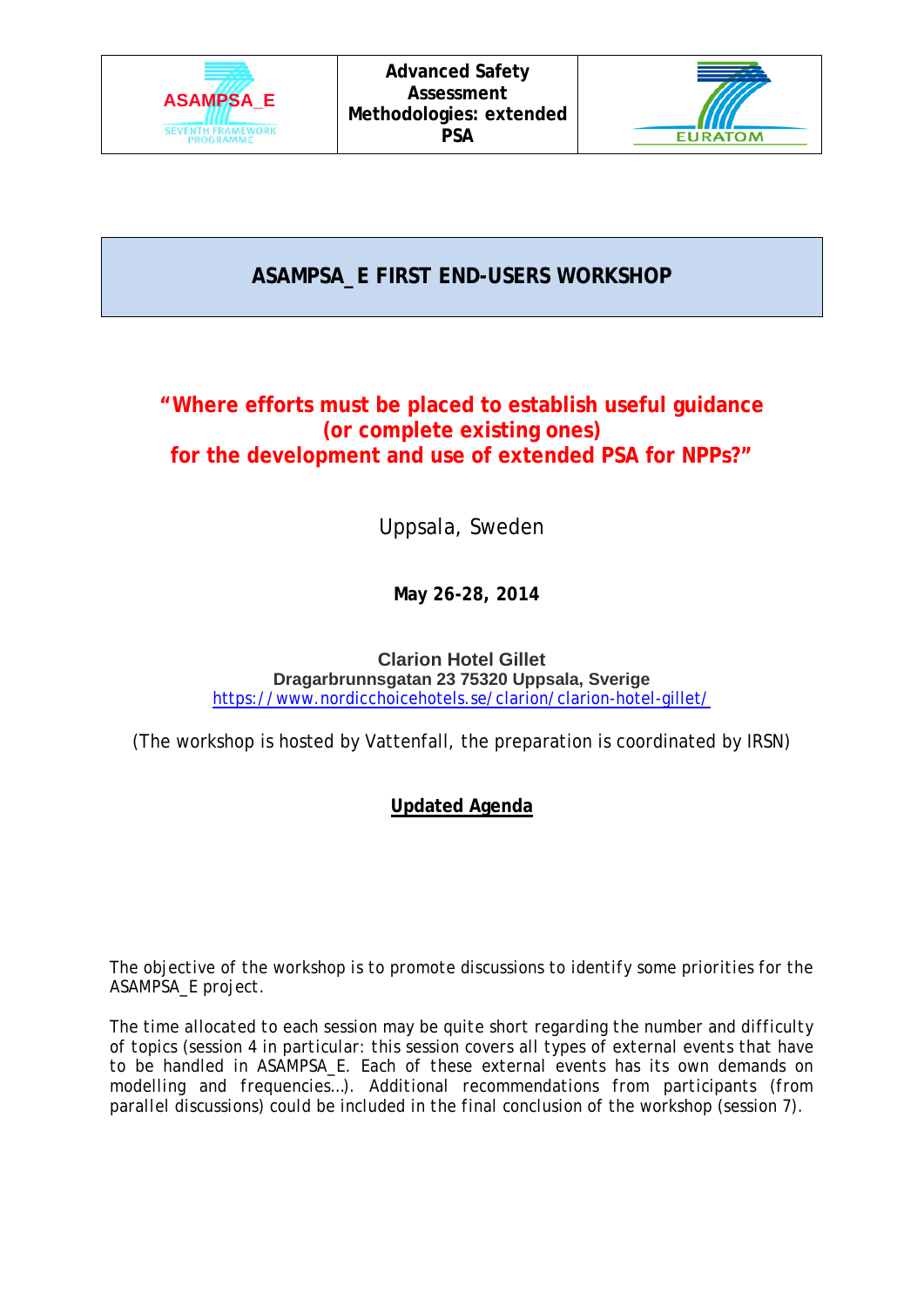



- **SESSION 1 – INTRODUCTION**
- **SESSION 2 – LESSONS FROM PAST REAL EVENTS / HAZARDS FOR PSAs**
- **SESSION 3 – GENERAL CONSIDERATIONS ON** *EXTENDED PSA*
- **SESSION 4 – INITIATING EVENTS MODELLING AND SCREENING**
- **SESSION 5 – INTRODUCTION OF HAZARDS IN PSAs**
- **SESSION 6 – REVIEW OF PAST REAL EXTERNAL HAZARDS**
- **SESSION 7 – CONCLUSIONS OF THE WORKSHOP**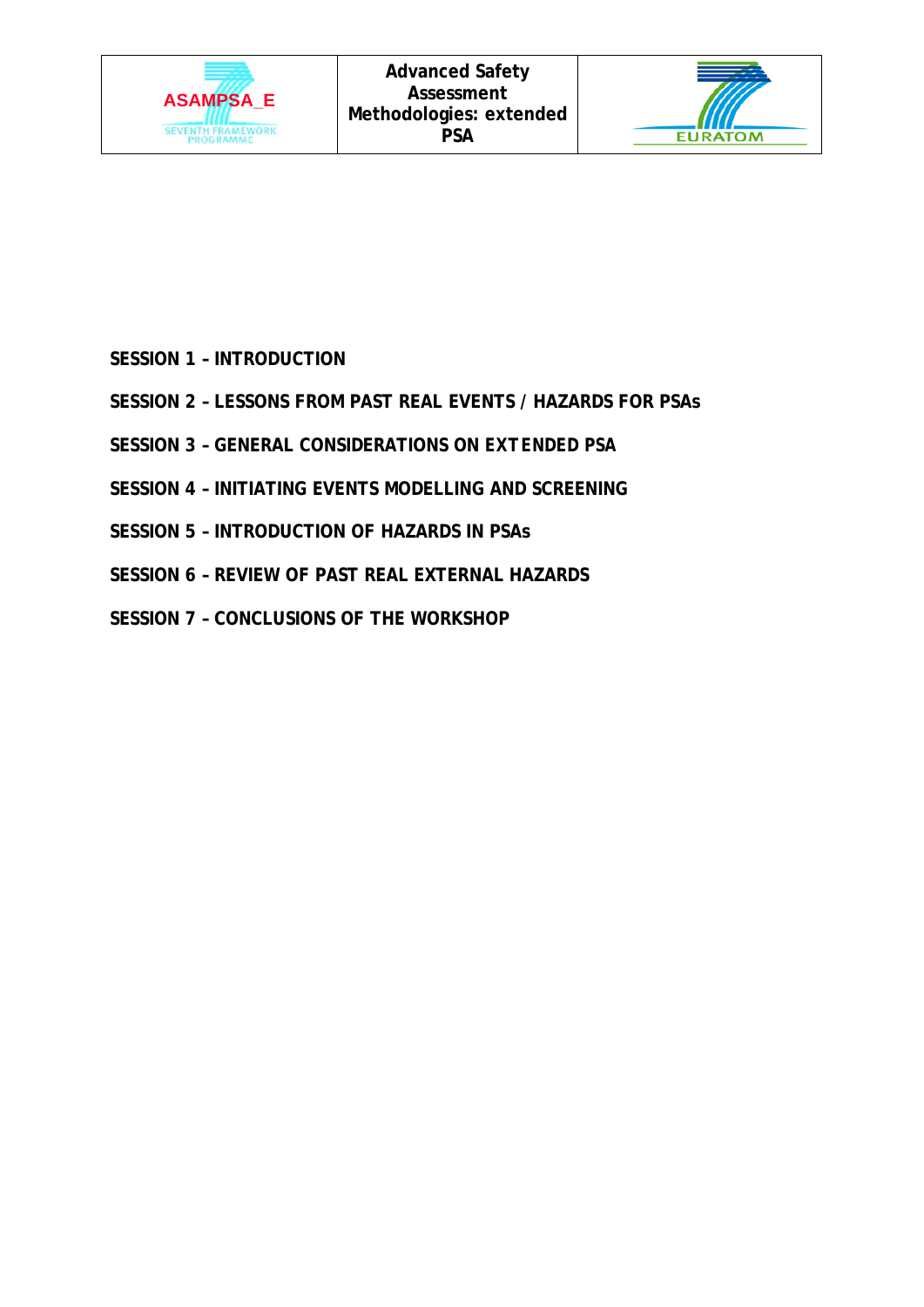



# **26 May – Day 1**

## **SESSION 1 – INTRODUCTION 13h15-14h15**

- **13:15 Welcome of participants by Vattenfall - Manager from Forsmark (FKA)**
- **13:30 Objectives of the ASAMPSA\_E project and overview of the ASAMPSA\_E guidance content as planned today by the project partners - IRSN, Mr. Emmanuel RAIMOND**
- **13:55 Organization and expected impact of the workshop - overview of the ASAMPSA\_E questionnaire and responses (20') – IRSN, Mr. Yves GUIGUENO**
- **14:15 Information from EURATOM FP (15') – European Commission, Mr. Roberto PASSALACQUA**

**SESSION 2 – LESSONS OF PAST REAL EVENTS / HAZARDS FOR PSAs – Chairman: Mr. Yves GUIGUENO (IRSN) ; Secretary : Joel PIHL, FKA**

## **14:30 Example of lessons learnt from past real events/hazards for PSA developments**

- Synthesis of questionnaire answers (15') INR, Mrs. Mirela NITOI
- Discussion: End-Users recommendations for ASAMPSA E (20')
- Presentations on lessons learnt from past real events/hazards :
	- o Disturbance on electrical grid (10') FKA, Mr Joel PIHL, Mr. Per LAMELL,
	- o Disturbance-- of heat sink (10') EDF (to be confirmed)
	- o Le Blayais NPP flooding event (10') IRSN, Mrs Patrica DUPUY, Dr. Vincent REBOUR
	- o Overview of Fukushima Daiichi Accident (10'), presented by JANSI on behalf of TEPCO
	- o Presentation by KAERI, Dr. Kwang-Il AHN (10')

## **15:55 Break**

**SESSION 3 - GENERAL CONSIDERATIONS ON** *EXTENDED PSA* **(1/2) – Chairman: Mrs. Patricia DUPUY (IRSN) ; Secretary : Mr. Anders Karlsson, FKA**

## **16:25 Regulatory framework/needs**

- Synthesis of questionnaire answers (15') JSI, Dr. Andrija VOLKANOVSKI
- Discussion: End-Users recommendations for ASAMPSA\_E (25')

## **17:05 Definition and scope of extended PSAs**

- Synthesis of questionnaire answers (15') -SSTC, Mr. Oleksandr SEVBO
- Discussion: End-Users recommendations for ASAMPSA\_E (15')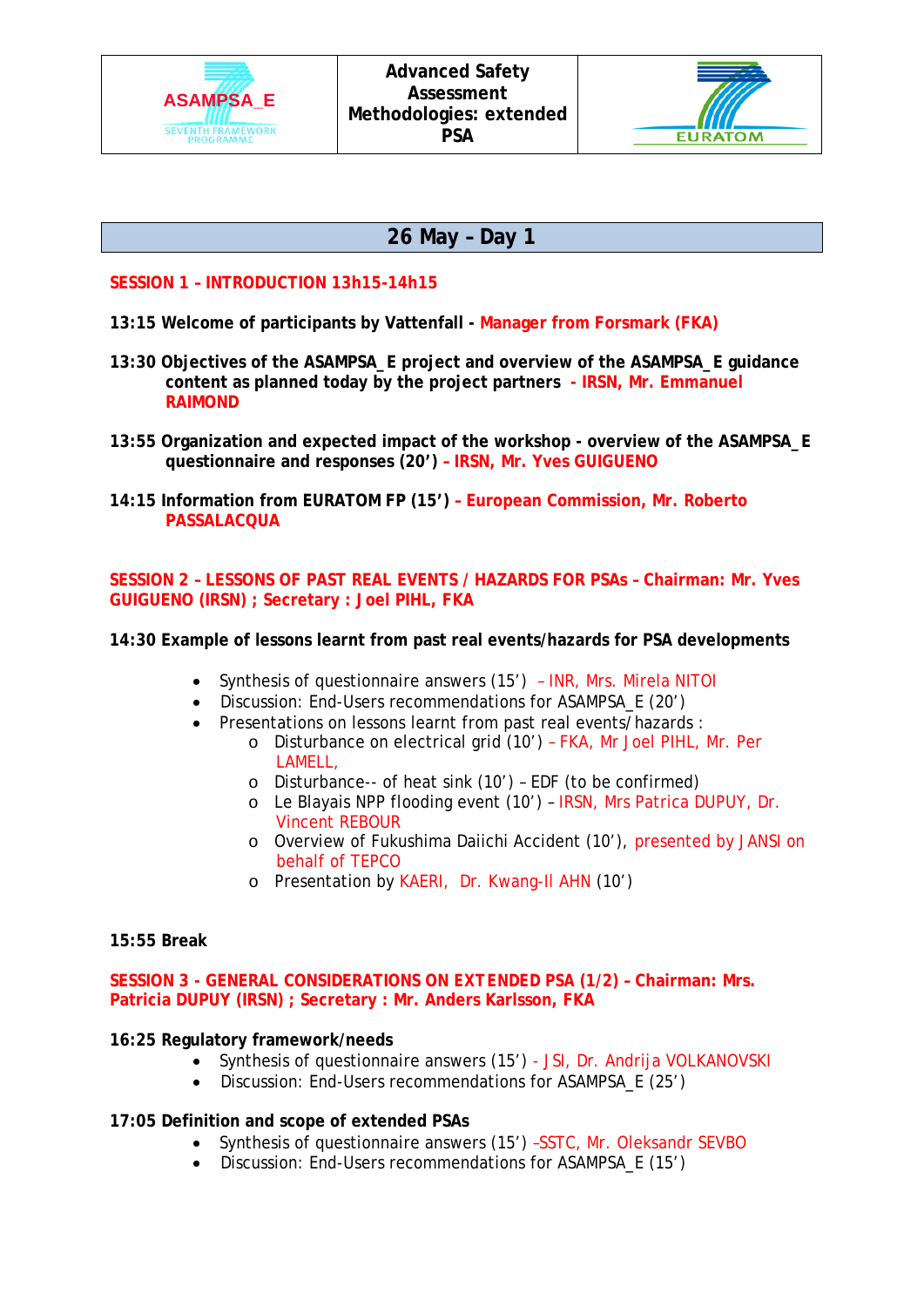



## **17:35 Combination of hazards and events**

- Synthesis of questionnaire answers (10') EDF, Mrs. Marie GALLOIS
- Discussion: End-Users recommendations for ASAMPSA\_E (20')

## **18:05 List of internal and external hazards to be considered in extended PSAs**

- Synthesis of questionnaire answers (10') **–** TUS, Prof. Dr. Ivan IVANOV
- Discussion: End-Users recommendations for ASAMPSA\_E (15')

**18:30 End of day 1**

**19:30 Dinner at the hotel**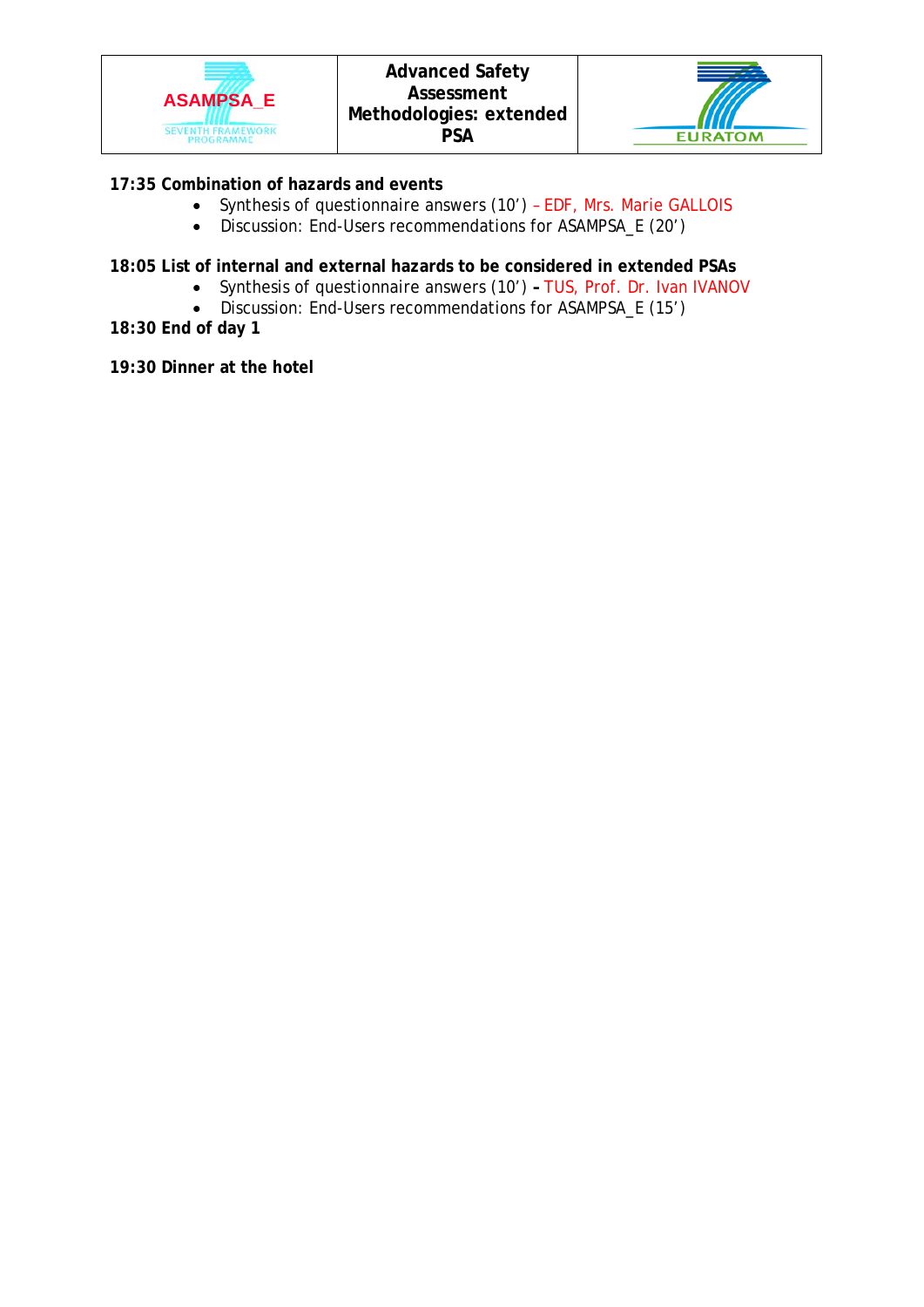



## **27 May – Day 2**

#### **SESSION 4 – INITIATING EVENTS SCREENING AND MODELLING (8h–15h) – Chairman: Dr. Vincent REBOUR (IRSN) co-chair Mr. Göran HULTQVIST, FKA; secretary: Mr. Anders KARLSSON, FKA**

*Many topics can be addressed in Session 4, for example:*

- *1. Seismic – high and low activity areas*
- *2. Flooding from rivers and rain*
- *3. Flooding from high seawater level and waves*
- *4. Tsunamis – high and low risk areas*
- *5. High and low air temperature*
- *6. High water temperature (above design)*
- *7. Effects of ice- frazil ice and ice storms*
- *8. High wind and tornados*
- *9. Lightening and disturbance on the grid*
- *10. Blocking of cooling water by biological material + Oil spills*
- *11. Solar storm and other extremely rare events*
- *12. Man-made external events*

*For each topic, methodologies available (or research activities) to predict should be part of discussions*

- o *amplitude of events with frequencies > 1E-4 /y,*
- o *amplitude of events with frequencies between 1E-4 and 1E- 6/y*
- o *amplitude for events with frequencies < 1E-6/y (far beyond design)*

## **8:00 Screening process and criteria**

- Synthesis of questionnaire answers (20') EDF, Mrs. Dominique VASSEUR and Mrs. Marie GALLOIS
- Discussion: End-Users recommendations for ASAMPSA\_E (40')

## **9:00 Hazards characterisation for PSAs**

- Synthesis of questionnaire answers (30') EDF, Mrs. Dominique VASSEUR and Mrs. Marie GALLOIS
- Discussion: End-Users recommendations for ASAMPSA\_E (30')
- Presentations on hazards characterization :
	- o "Probabilistic methods for extreme natural hazard characterization"(10') - EDF, Mr. Pietro BERNARDARA
	- o "Incidence of climate change on natural hazards characterization" (10') - EDF, Mrs. Sylvie PAREY
	- o Issues for seismic characterization (10'), Vienna University, Dr. Kurt DECKER,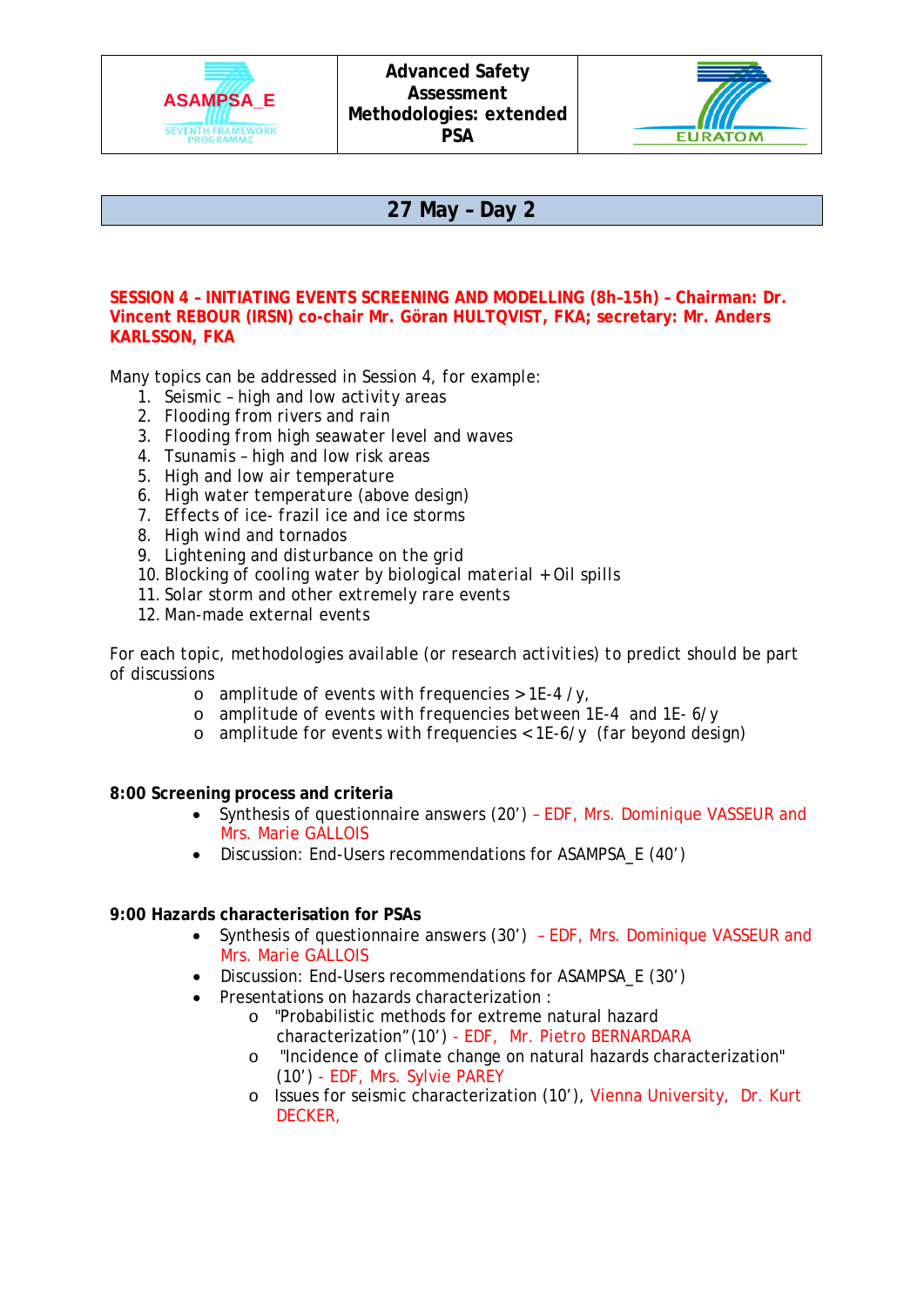



## **10:40 – 11:00 Break**

- Complementary presentations on hazards characterization:
	- o Seismic in areas with low seismic activity (15') Mr. Björn LUND, Uppsala University
	- o External temperature high and cold (15') SMHI, Sweden
	- o Sea water level and effects of climate changes (15') FMI, Finland
- Examples of past real hazards and their effects:
	- o Sandstorm and hurricane Kyril in January 2001 (10') Mr Milan JAROS, UJV
	- o Consequences of degraded safety barriers and degraded operational system (heating, ventilations, power supply, etc.) (15') – Mrs. Josefin LARSSON, Risk Pilot
- Specific End-Users recommendations for ASAMPSA E (40 min)

## **12:50 - 13:50 Lunch**

## **SESSION 5 – INTRODUCTION OF HAZARDS IN PSAs (1/2) – Chairman: Mr. Gabriel GEORGESCU, IRSN; secretary: Göran HULTQVIST, FKA**

## **13:50 Introduction of hazards in L1 PSAs (and common issues with L2 PSA)**

(e.g.: Methods to quantify SSC failure modes and conditional probability, human reliability assessment, mission times, multi-units issues ...)

- Synthesis of questionnaire answers (30') Joel PIHL, FKA
- Discussion: End-Users recommendations for ASAMPSA\_E (1h00')

## **15:20 Break**

## **15:40 Work in subgroups on introduction of hazards (separated by specific hazards)**

Split into subgroups (~5 groups). To develop specific End-Users recommendations for ASAMPSA\_E for each sub-group.

## **17:25 Synthesis of recommendations from subgroups**

This need at least 60 minutes (5 minutes per topics ….)

## **18:35 End of day 2**

**19.30 Dinner at the hotel**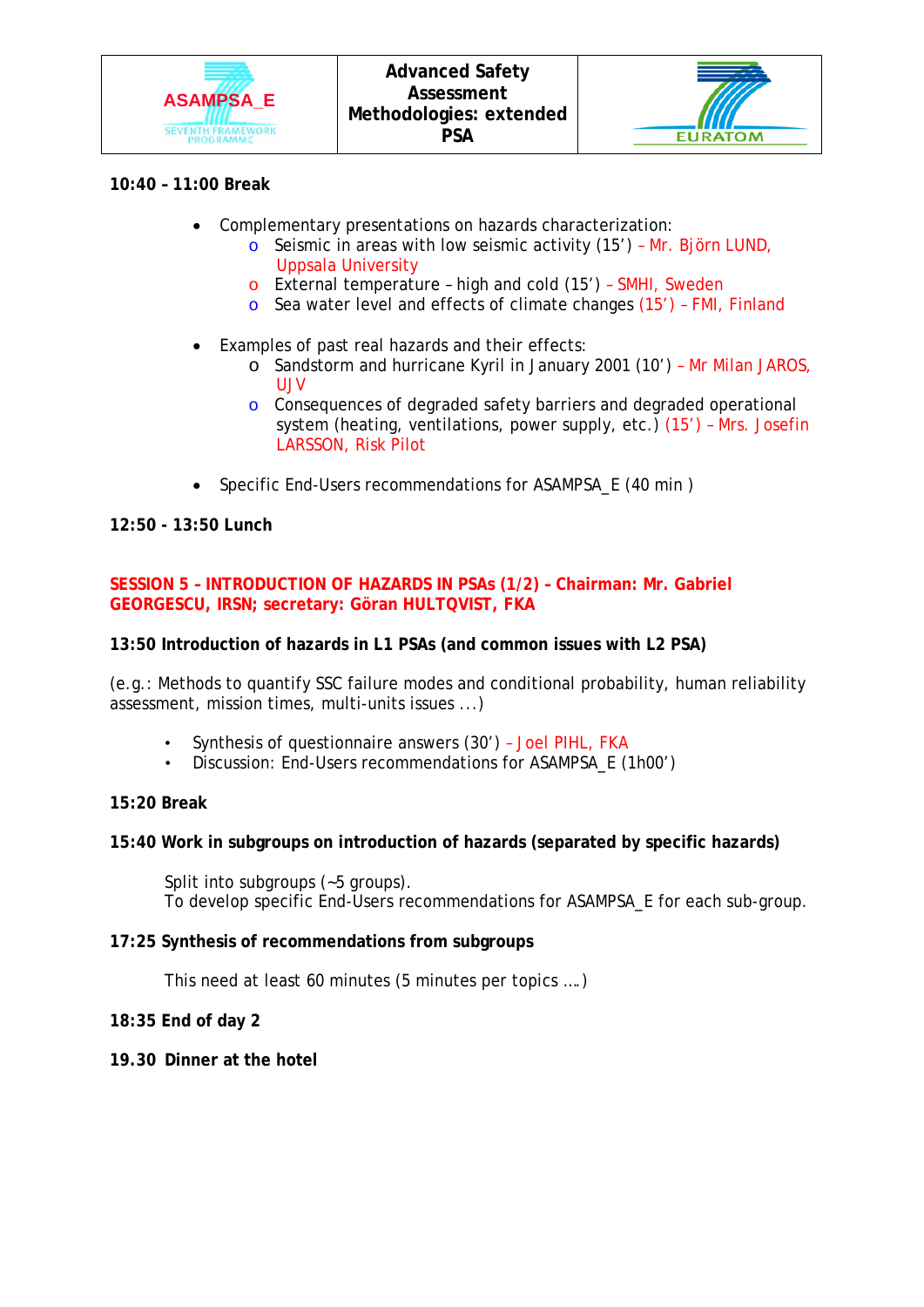



# **28 May – Day 3**

## **SESSION 5 – INTRODUCTION OF HAZARDS IN PSAs (2/2) – Chairman: Mr. Göran HULTQVIST, FKA; secretary: Mrs. Nadia RAHNI, IRSN**

## **08:00 Introduction of hazards in Level 2 PSAs (specific issues)**

Synthesis of questionnaire answers (15') - GRS, Dr. Horst LÔFFLER,

• Discussion: End-Users recommendations for ASAMPSA\_E (45')

## **9:00 L2 PSA for SFP and shutdown states**

- Current situation (10') GRS, Dr. Horst LÔFFLER,<br>• Discussion: End-Users recommendations for ASAM
- Discussion: End-Users recommendations for ASAMPSA\_E (20')

#### **SESSION 3 - GENERAL CONSIDERATIONS ON** *EXTENDED PSA (2/2***) – Chairman: Mr. Göran Hultqvist, FKA; secretary: Mr. Yves Guigueno, IRSN**

## **09:30 Uses and applications of extended PSAs**

- Synthesis of questionnaire answers (15') -IRSN, Mrs (Dr.) Nadia RAHNI<br>• Discussion: End-Users recommendations for ASAMPSA F (15')
- Discussion: End-Users recommendations for ASAMPSA E (15')

## **10:00 Safety / risk target and decision making**

- Synthesis of questionnaire answers (15') EDF, Mr. Pascal BRAC<br>• Discussion: End-Users recommendations for ASAMPSA E (15')
	- Discussion: End-Users recommendations for ASAMPSA\_E (15')

#### **10:30 Results presentation and uncertainties**

- Synthesis of questionnaire answers (15') JSI, Dr. Andrija VOLKANOVSKI
- Discussion: End-Users recommendations for ASAMPSA\_E (15')

#### **11:00 Quality of extended PSAs**

- Synthesis of questionnaire answers (5') IRSN, Mr. Yves GUIGUENO
- Discussion: End-Users recommendations for ASAMPSA\_E (10')

#### **11:15 Examples of extended PSA applications**

- Synthesis of questionnaire answers (5' ) TUS, Prof. Dr. Ivan IVANOV
- Discussion: End-Users recommendations for ASAMPSA\_E (10')

## **SESSION 6 – REVIEW OF PAST REAL EXTERNAL HAZARDS– Chairman: Mrs. Patricia DUPUY, IRSN; Secretary: Joel PIHL, FKA**

#### **11:30 Review of past real external hazards**

- Synthesis of questionnaire answers (10') IRSN, Yves GUIGUENO
- Discussion: end-users recommendations for ASAMPSA\_E (30')